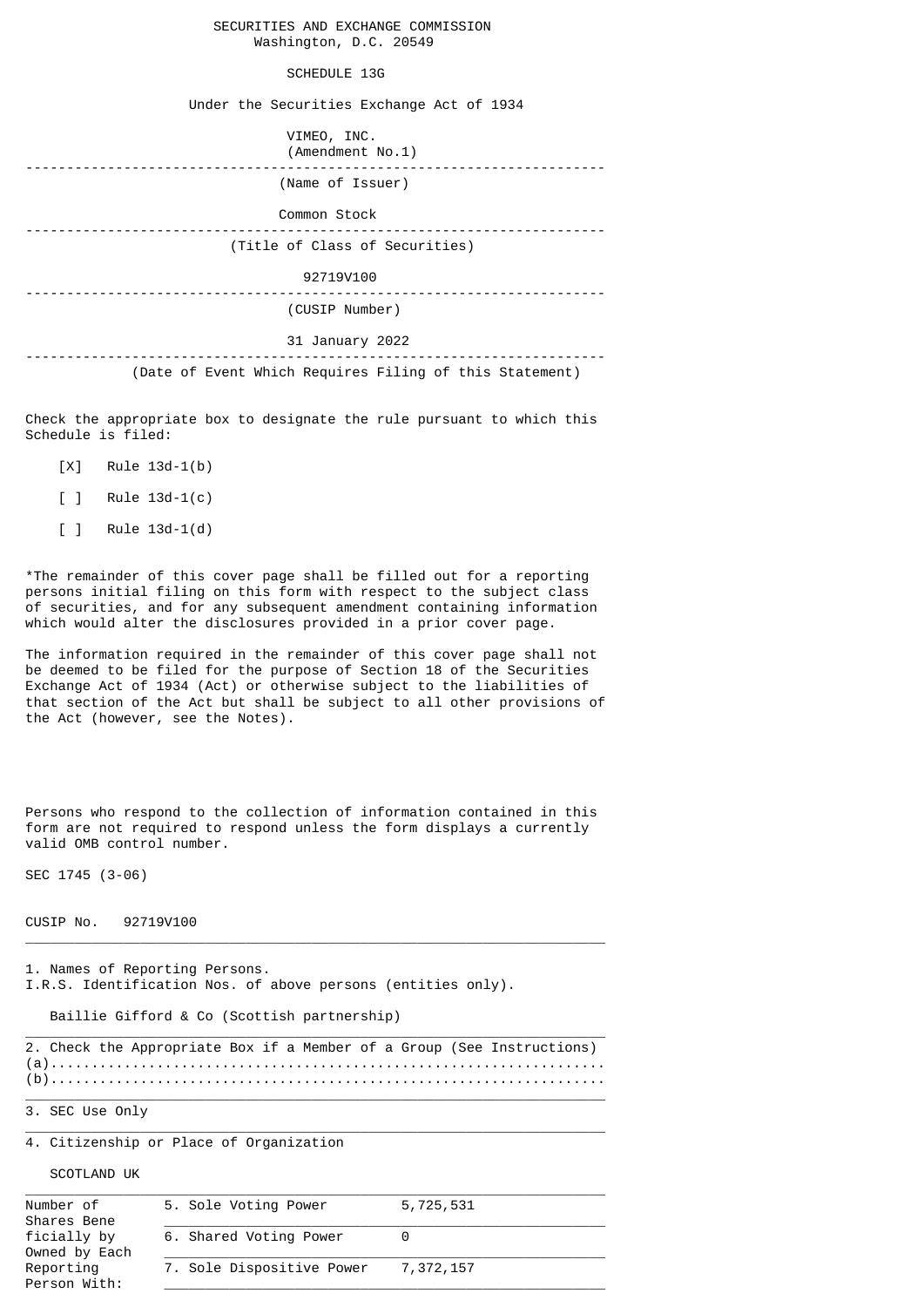\_\_\_\_\_\_\_\_\_\_\_\_\_\_\_\_\_\_\_\_\_\_\_\_\_\_\_\_\_\_\_\_\_\_\_\_\_\_\_\_\_\_\_\_\_\_\_\_\_\_\_\_\_\_\_\_\_\_\_\_\_\_\_\_\_\_\_\_\_\_\_

| 9. Aggregate Amount Beneficially Owned by Each Reporting Person<br>7,372,157                                    |                                                                                                                                                                                           |                                                                         |  |  |  |  |  |
|-----------------------------------------------------------------------------------------------------------------|-------------------------------------------------------------------------------------------------------------------------------------------------------------------------------------------|-------------------------------------------------------------------------|--|--|--|--|--|
| 10. Check if the Aggregate Amount in Row (9) Excludes Certain Shares<br>(See Instructions)                      |                                                                                                                                                                                           |                                                                         |  |  |  |  |  |
|                                                                                                                 | 11. Percent of Class Represented by Amount in Row (9)<br>4.73%                                                                                                                            |                                                                         |  |  |  |  |  |
|                                                                                                                 | 12. Type of Reporting Person (See Instructions)<br>ΙA                                                                                                                                     |                                                                         |  |  |  |  |  |
| Item 1.                                                                                                         | (a) Name of Issuer                                                                                                                                                                        | VIMEO, INC.                                                             |  |  |  |  |  |
|                                                                                                                 | (b) Address of Issuers Principal Executive Offices                                                                                                                                        | 555 WEST 18TH STREET<br>NEW YORK<br>NY 10011                            |  |  |  |  |  |
| Item 2.                                                                                                         | (a) Name of Person Filing                                                                                                                                                                 | Baillie Gifford & Co                                                    |  |  |  |  |  |
|                                                                                                                 | (b) Address of Principal Business Office or, if none, Residence                                                                                                                           |                                                                         |  |  |  |  |  |
|                                                                                                                 |                                                                                                                                                                                           | Calton Square<br>1 Greenside Row<br>Edinburgh EH1 3AN<br>Scotland<br>UK |  |  |  |  |  |
|                                                                                                                 | (c) Citizenship                                                                                                                                                                           | Scotland UK                                                             |  |  |  |  |  |
|                                                                                                                 | (d) Title of Class of Securities                                                                                                                                                          | Common Stock                                                            |  |  |  |  |  |
|                                                                                                                 | (e) CUSIP Number                                                                                                                                                                          | 92719V100                                                               |  |  |  |  |  |
|                                                                                                                 | Item 3. If this statement is filed pursuant to rule 240.13d-1(b) or<br>$240.13d-2(b)$ or (c), check whether the person filing is a:                                                       |                                                                         |  |  |  |  |  |
|                                                                                                                 | (a) Broker or dealer registered under section 15 of the Act<br>$(15 \tU.S.C. 780)$ .                                                                                                      |                                                                         |  |  |  |  |  |
| (b)                                                                                                             | Bank as defined in section $3(a)(6)$ of the Act (15 U.S.C. 78c).                                                                                                                          |                                                                         |  |  |  |  |  |
| (c)                                                                                                             | Insurance company as defined in section $3(a)(19)$ of the Act<br>$(15 \cup .S.C. 78c)$ .                                                                                                  |                                                                         |  |  |  |  |  |
| Investment company registered under section 8 of the Investment<br>(d)<br>Company Act of 1940 (15 U.S.C 80a-8). |                                                                                                                                                                                           |                                                                         |  |  |  |  |  |
| (e)                                                                                                             | An investment adviser in accordance with rule 240.13d-<br>1(b)(1)(ii)(E)                                                                                                                  |                                                                         |  |  |  |  |  |
| (f)                                                                                                             | An employee benefit plan or endowment fund in accordance with<br>$240.13d-1(b)(1)(ii)(F)$                                                                                                 |                                                                         |  |  |  |  |  |
| (g)                                                                                                             | A parent holding company or control person in accordance with<br>rule $240.13d-1(b)$ $(1)(ii)(6)$                                                                                         |                                                                         |  |  |  |  |  |
| (h)                                                                                                             | A savings associations as defined in Section 3(b) of the Federal<br>Deposit Insurance Act (12 U.S.C. 1813)                                                                                |                                                                         |  |  |  |  |  |
|                                                                                                                 | (j) X A non-U.S. institution in accordance with $240.13d-1(b)(1)(ii)(J);$                                                                                                                 |                                                                         |  |  |  |  |  |
| (k)                                                                                                             | Group, in accordance with $240.13d-1(b)(1)(ii)(K)$ . If filing as a non-U.S.<br>institution in accordance with $240.13d-1(b)(1)(ii)(J)$ ,<br>please specify the type of institution: ____ |                                                                         |  |  |  |  |  |

Item 4. Ownership.

Provide the following information regarding the aggregate number and Percentage of the class of securities of the issuer identified in Item 1.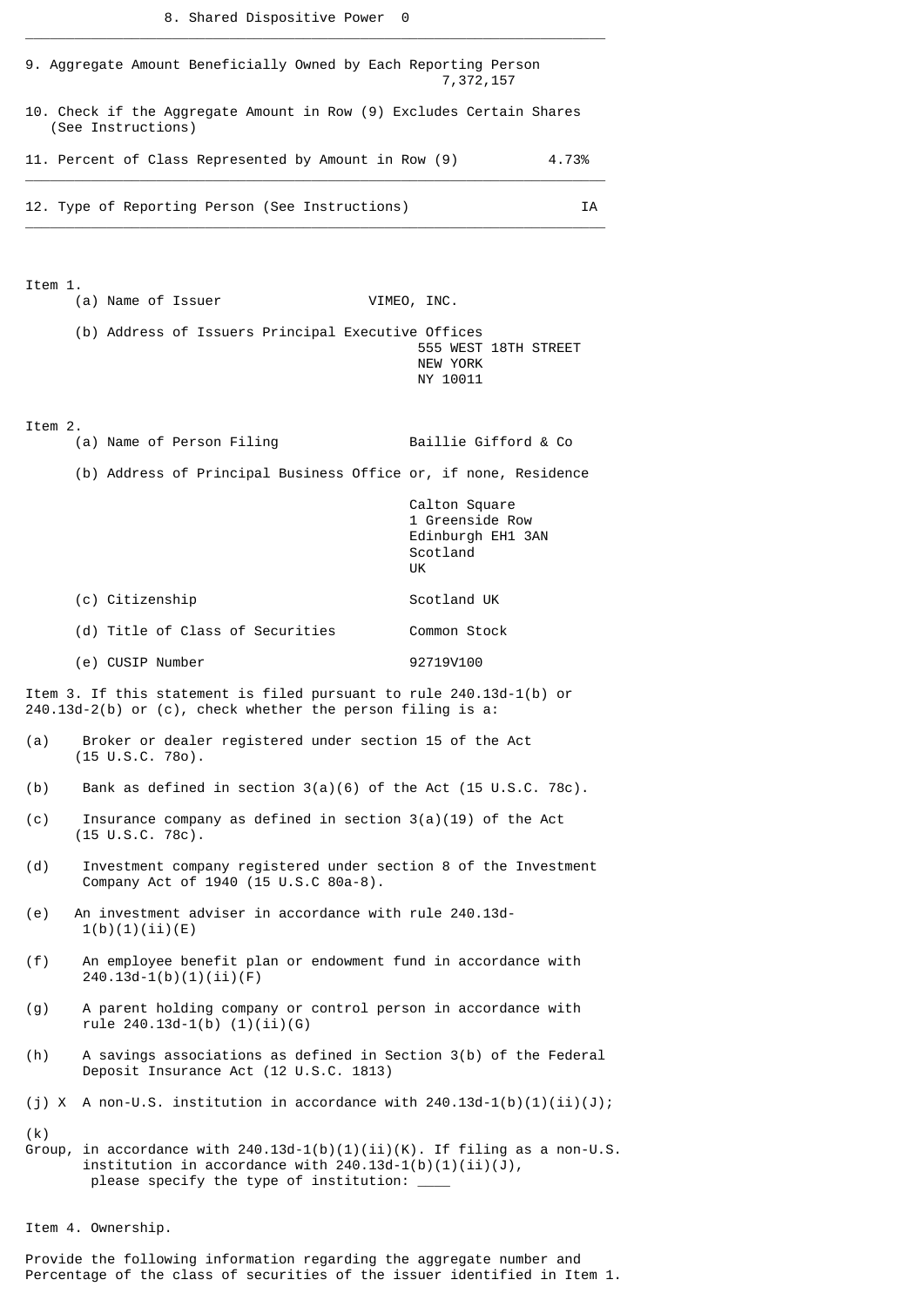(a) Amount beneficially owned: see row (9) on page 2.

(b) Percent of Class: see row (11) on page 2.

(c) Number of shares as to which the person has: (i) Sole power to vote or to direct the vote

 See row (5) on page 2. (ii) Shared power to vote or to direct the vote See row (6) on page 2

(iii) Sole power to dispose or to direct the disposition of See row (7) on page 2

(iv) Shared power to dispose or to direct the disposition of See row (8) on page 2

Item 5. Ownership of Five Percent or Less of a Class

If this statement is being filed to report the fact that as of the date hereof the reporting person has ceased to be the beneficial owner of more than five percent of the class of securities, check the following.

 $[X]$ 

Item 6. Ownership of More than Five Percent on Behalf of Another Person.

Not applicable.

Item 7. Identification and Classification of the Subsidiary Which Acquired the Security Being Reported on By the Parent Holding Company

Not applicable.

Item 8. Identification and Classification of Members of the Group

Not applicable.

Item 9. Notice of Dissolution of Group

Not applicable.

Item 10. Certification

By signing below I certify that, to the best of my knowledge and belief:

- the securities referred to above were acquired and are held in the ordinary course of business and were not acquired and are not held for the purpose of or with the effect of changing or influencing the control of the issuer of the securities and were not acquired and are not held in connection with or as a participant in any transaction having that purpose or effect. - the foreign regulatory scheme applicable to investment advisers is substantially comparable to the functionally equivalent U.S. institution(s).

I also undertake to furnish the Commission staff, upon request, information that would otherwise be disclosed in a Schedule 13D.

SIGNATURE

After reasonable enquiry and to the best of my knowledge and belief, I certify that the information set forth in this statement is true, complete and correct

02 February 2022

\_\_\_\_\_\_\_\_\_\_\_\_\_\_\_\_\_\_\_\_\_\_\_\_\_\_\_\_\_\_\_\_

\_\_\_\_\_\_\_\_\_\_\_\_\_\_\_\_\_\_\_\_\_\_\_\_\_\_\_\_\_\_\_\_\_\_\_\_\_\_\_

\_\_\_\_\_\_\_\_\_\_\_\_\_\_\_\_\_\_\_\_\_\_\_\_\_\_\_\_\_\_\_\_\_\_\_\_\_\_\_

Date

Grant Meikle

Signature

Grant Meikle Compliance Manager

Name/Title